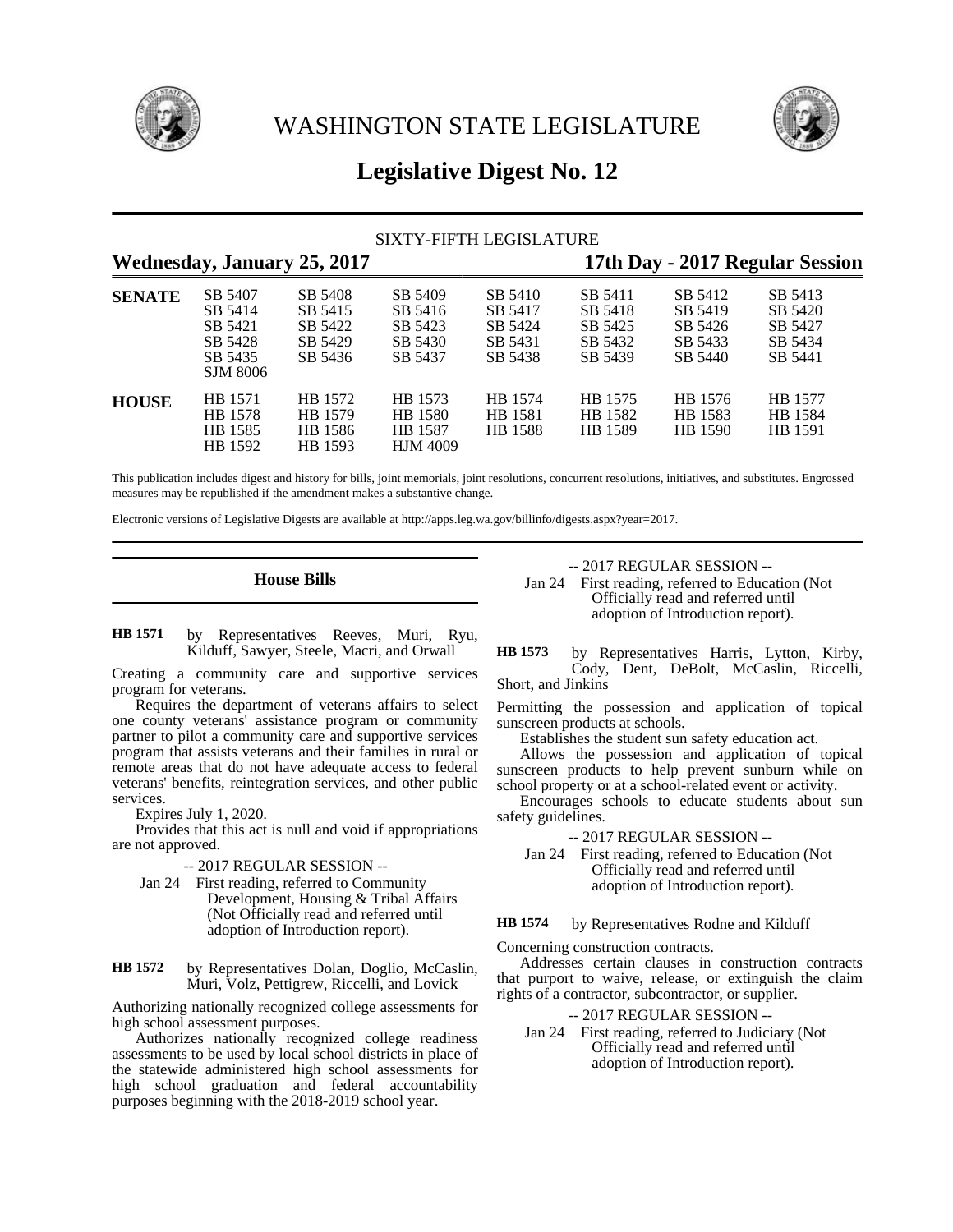by Representatives Pettigrew, Manweller, and Springer **HB 1575**

Providing an exemption from unemployment compensation for certain providers of commercial transportation services.

Exempts services performed by a driver providing commercial transportation services from the definition of "employment" for purposes of Title 50 RCW (unemployment compensation).

- -- 2017 REGULAR SESSION --
- Jan 24 First reading, referred to Labor & Workplace Standards (Not Officially read and referred until adoption of Introduction report).

#### by Representative Schmick **HB 1576**

Concerning legislative oversight over the activities of the office of the insurance commissioner.

Requires the insurance commissioner to: (1) Review each significant legislative rule, adopted on or after the effective date of this act, relating to health carriers or health plans;

(2) Upon completion, transmit all reviews to the legislative health care committees; and

(3) Include in the report of his or her official transactions during the preceding fiscal year, certain performance data on his or her regulatory activities in the health insurance market.

Requires the joint administrative rules review committee, within sixty days of a written request by the chair or ranking minority member of one of the legislative health care committees, to conduct a hearing on a review completed by the insurance commissioner.

-- 2017 REGULAR SESSION --

Jan 24 First reading, referred to Health Care & Wellness (Not Officially read and referred until adoption of Introduction report).

by Representatives Fey, Jinkins, Kirby, Stambaugh, Springer, Orcutt, Sawyer, Muri, Barkis, Wilcox, McDonald, Stokesbary, Caldier, Irwin, and Young **HB 1577**

Extending the sales and use tax deferral for historic automobile museums.

Extends the time in which a nonprofit organization, corporation, or association must begin paying the deferred sales and use taxes for historic automobile museums.

- -- 2017 REGULAR SESSION --
- Jan 24 First reading, referred to Finance (Not Officially read and referred until adoption of Introduction report).
- by Representatives Dent, Ortiz-Self, McBride, Lovick, Dye, Harris, and Griffey **HB 1578**

Concerning irrigation district authority.

Modifies provisions relating to the authority of an irrigation district.

-- 2017 REGULAR SESSION --

Jan 24 First reading, referred to Local Government (Not Officially read and referred until adoption of Introduction report).

#### by Representative Kilduff **HB 1579**

Including school district information on disclosure statements by sellers of real property.

Revises the real estate seller's disclosure statement to include information on the school district.

-- 2017 REGULAR SESSION --

Jan 24 First reading, referred to Business & Financial Services (Not Officially read and referred until adoption of Introduction report).

#### by Representative Young **HB 1580**

Establishing community service standards for individuals receiving unemployment benefits.

Specifies that an unemployed individual is eligible to receive waiting period credits or benefits with respect to any week in his or her eligibility period only if the commissioner of the employment security department finds that, with respect to claims that have an effective date on or after August 28, 2017, the individual performs, for every four weeks of unemployment benefits received, at least: (1) Twenty hours of community service; or

(2) Fifteen hours of community service as a volunteer firefighter.

-- 2017 REGULAR SESSION --

Jan 24 First reading, referred to Labor & Workplace Standards (Not Officially read and referred until adoption of Introduction report).

#### by Representative Young **HB 1581**

Requiring that drivers pay only one toll on the Tacoma Narrows bridge for multiple crossings in one calendar day.

Authorizes the department of transportation to charge a customer only one toll for multiple crossings of the Tacoma Narrows bridge while traveling in the same vehicle in a single calendar day.

-- 2017 REGULAR SESSION --

Jan 24 First reading, referred to Transportation (Not Officially read and referred until adoption of Introduction report).

#### by Representative Young **HB 1582**

Providing for a sufficient minimum balance to cover Tacoma Narrows bridge operating expenses.

Prohibits toll charges, other revenue, and interest deposited into the Tacoma Narrows toll bridge account from being reserved or used as an emergency contingency reserve.

Creates a special account to be known as the toll facility capital reserve account in the motor vehicle fund.

Requires deposits to the account to only include transfers to the account made in any biennial omnibus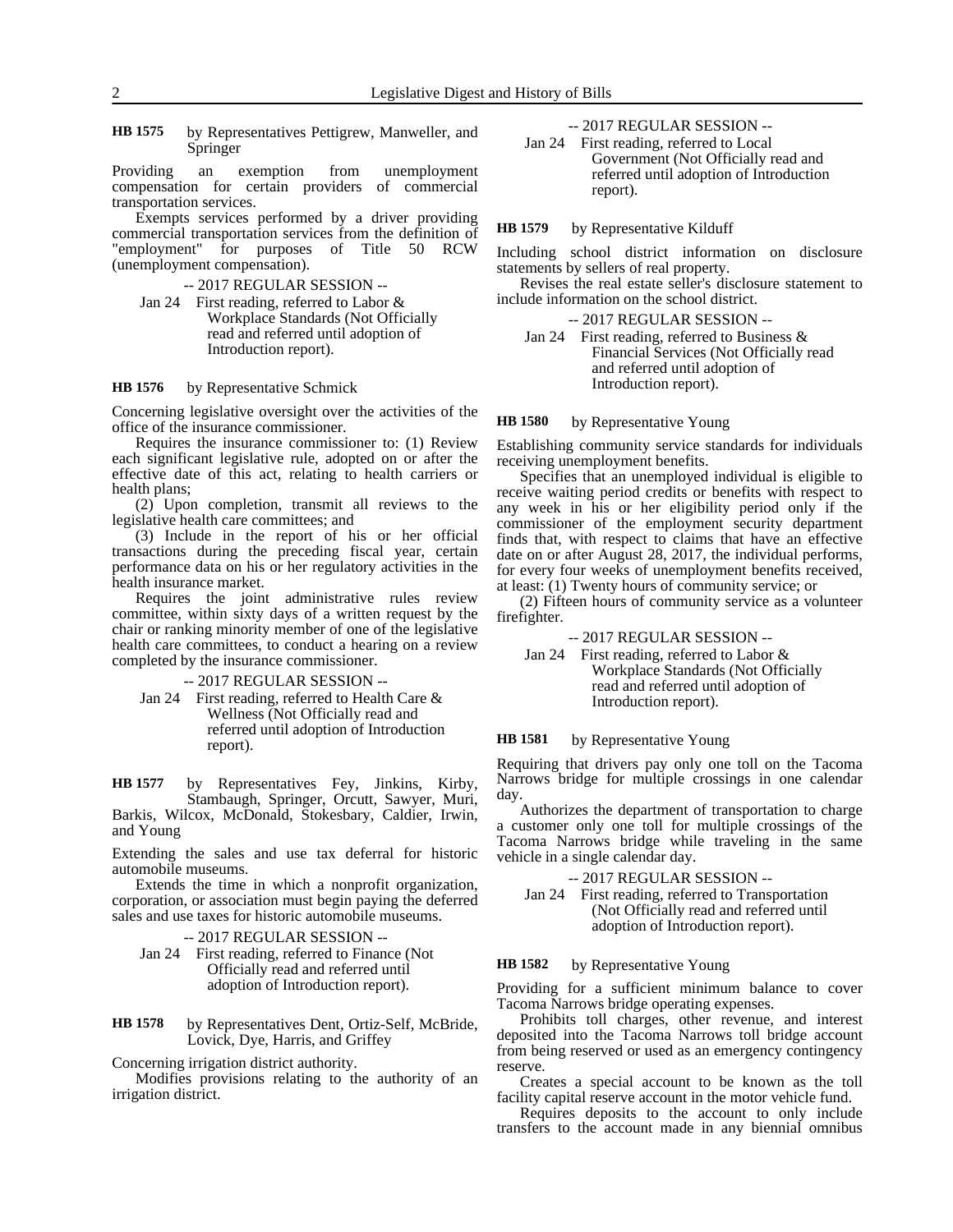transportation appropriations act adopted by the legislature, and those transfers may come from any account other than the Tacoma Narrows toll bridge account.

- -- 2017 REGULAR SESSION --
- Jan 24 First reading, referred to Transportation (Not Officially read and referred until adoption of Introduction report).

#### by Representative Young **HB 1583**

Improving constituent access and representative engagement.

Establishes the improving constituent access and representative engagement act.

Authorizes local governments to lease office space to legislative members and establishes that local governments that do so are not thereby obligated to lease real property of the local government to other parties, including the state or private parties.

-- 2017 REGULAR SESSION --

Jan 24 First reading, referred to State Government (Not Officially read and referred until adoption of Introduction report).

by Representatives Young, Shea, and Taylor **HB 1584**

Concerning the sale of software used in the unauthorized interference of ticket sales over the internet.

Addresses the unauthorized sale of software that is used to circumvent, thwart, interfere with, or evade a security measure, access control system, or other control or measure on a ticket seller's internet web site.

-- 2017 REGULAR SESSION --

Jan 24 First reading, referred to Technology & Economic Development (Not Officially read and referred until adoption of Introduction report).

#### by Representative Young **HB 1585**

Dedicating revenue from civil penalties associated with tolls for crossing the Tacoma Narrows bridge to repaying debt issued to construct the bridge.

Repays the debt issued to construct the Tacoma Narrows bridge by dedicating revenue from civil penalties associated with tolls for crossing the bridge.

- -- 2017 REGULAR SESSION --
- Jan 24 First reading, referred to Transportation (Not Officially read and referred until adoption of Introduction report).

by Representatives Macri and Cody; by request of Department of Health **HB 1586**

Concerning dental professions.

Authorizes the dental quality assurance commission to adopt rules for renewal requirements for a credential, including continuing education requirements for expanded function dental auxiliary licenses.

Changes the composition of the commission.

-- 2017 REGULAR SESSION --

- Jan 24 First reading, referred to Health Care & Wellness (Not Officially read and referred until adoption of Introduction report).
- by Representatives Shea, Taylor, McCaslin, Young, and Griffey **HB 1587**

Concerning public information concerning agency rulemaking activities.

Requires the code reviser to establish a statewide rulemaking information web site by December 31, 2018.

Requires the web site to include a searchable collection of all currently proposed agency rules indexed by topic, keyword, and agency name.

Requires an agency, upon receipt of a public comment received through the state rule-making web site, to respond by e-mail or letter to the person making the comment if he or she provided an e-mail or mailing address.

-- 2017 REGULAR SESSION --

Jan 24 First reading, referred to State Government (Not Officially read and referred until adoption of Introduction report).

by Representatives Shea, Short, Kretz, McCaslin, Taylor, and Griffey **HB 1588**

Ensuring that development regulations do not impede the protection of structures from wildfires.

Requires, for the purpose of defending structures from wildfire, city or county regulations that protect critical areas using best available science to also allow for the removal of vegetation located in a critical area.

-- 2017 REGULAR SESSION --

Jan 24 First reading, referred to Environment (Not Officially read and referred until adoption of Introduction report).

by Representatives Shea, McCaslin, and Taylor **HB 1589**

Specifying that certain types of changes to the allowable uses of a right-of-way are not subject to the requirements of the state environmental policy act.

Exempts the following from the requirements of the state environmental policy act: An action by a lead agency that results in the amendment of the allowable uses of an existing right-of-way if certain conditions are met.

Declares that the classes of vehicles that an action, exempt under the state environmental policy act, may newly authorize is the use of golf carts.

-- 2017 REGULAR SESSION --

Jan 24 First reading, referred to Environment (Not Officially read and referred until adoption of Introduction report).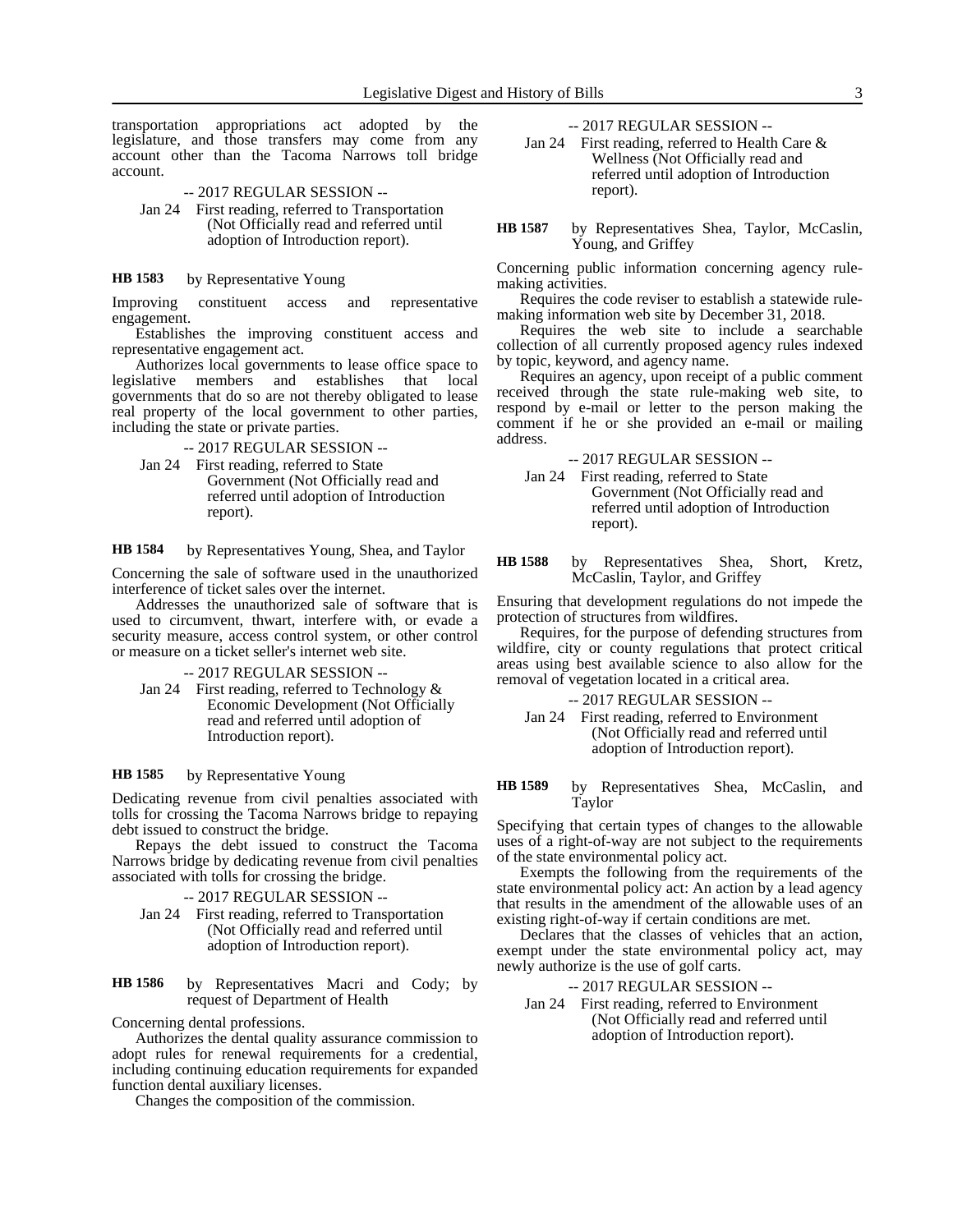by Representatives Blake, Buys, Springer, Pettigrew, Dent, Lytton, Stanford, Chandler, Fitzgibbon, Schmick, and Smith **HB 1590**

Concerning the protection of composting from nuisance lawsuits.

Confirms that composting activities are recognized as agricultural activities and protected from nuisance lawsuits.

-- 2017 REGULAR SESSION --

Jan 24 First reading, referred to Agriculture & Natural Resources (Not Officially read and referred until adoption of Introduction report).

#### by Representative Klippert **HB 1591**

Increasing the punishment for vehicular assault.

Increases the length of a sentence for vehicular assault while driving under the influence when there has been a prior conviction for vehicular assault while driving under the influence.

- -- 2017 REGULAR SESSION --
- Jan 24 First reading, referred to Public Safety (Not Officially read and referred until adoption of Introduction report).

#### by Representative Klippert **HB 1592**

Concerning dealer deliveries to active law enforcement officers.

Authorizes a firearms dealer to deliver a pistol to a purchaser if: (1) The purchaser produces a valid commission card issued by a state law enforcement agency that shows the purchaser is a full-time, commissioned law enforcement officer of the agency; and

(2) The firearms dealer has recorded certain information about the purchaser.

-- 2017 REGULAR SESSION --

Jan 24 First reading, referred to Judiciary (Not Officially read and referred until adoption of Introduction report).

by Representatives Vick and Kirby **HB 1593**

Simplifying small securities offerings.

Revises the securities act of Washington to simplify small securities offerings.

-- 2017 REGULAR SESSION --

Jan 24 First reading, referred to Business & Financial Services (Not Officially read and referred until adoption of Introduction report).

### **House Joint Memorials**

by Representatives Shea, Senn, Taylor, Farrell, Harmsworth, Goodman, McCaslin, **HJM 4009**

Pollet, Volz, Macri, Springer, McBride, Rodne, Kagi, Slatter, Clibborn, Graves, Haler, and Hargrove

Condemning the boycott, divestment, and sanctions movement.

Condemns the boycott, divestment, and sanctions movement.

-- 2017 REGULAR SESSION --

Jan 24 First reading, referred to Judiciary (Not Officially read and referred until adoption of Introduction report).

# **Senate Bills**

by Senators Frockt, Miloscia, Walsh, Mullet, Billig, and Kuderer **SB 5407**

Concerning the preservation of housing options for tenants.

Prohibits a landlord from refusing to lease or rent real property to an applicant or expelling a tenant from real property based on the source of income of an otherwise eligible applicant or tenant.

-- 2017 REGULAR SESSION --

- Jan 24 First reading, referred to Financial Institutions & Insurance.
- by Senators Cleveland, Miloscia, Kuderer, and Saldaña **SB 5408**

Increasing the notice of termination for tenancies under the residential landlord-tenant act.

Revises the residential landlord-tenant act with regard to the length of time in which a tenant must give notice for termination of a rental agreement.

- -- 2017 REGULAR SESSION --
- Jan 24 First reading, referred to Financial Institutions & Insurance.
- by Senators Conway, O'Ban, Angel, Zeiger, and Becker **SB 5409**

Extending the sales and use tax deferral for historic automobile museums.

Extends the time in which a nonprofit organization, corporation, or association must begin paying the deferred sales and use taxes for historic automobile museums.

- -- 2017 REGULAR SESSION --
- Jan 24 First reading, referred to Agriculture, Water, Trade & Economic Development.
- by Senators Rivers, Cleveland, Bailey, and Conway **SB 5410**

Addressing contracts between insurance carriers and vision care providers.

Prohibits a contract between a vision care provider and an entity that offers vision care insurance or a vision care discount care plan from: (1) Limiting or specifying the fee that a vision care provider may charge for vision care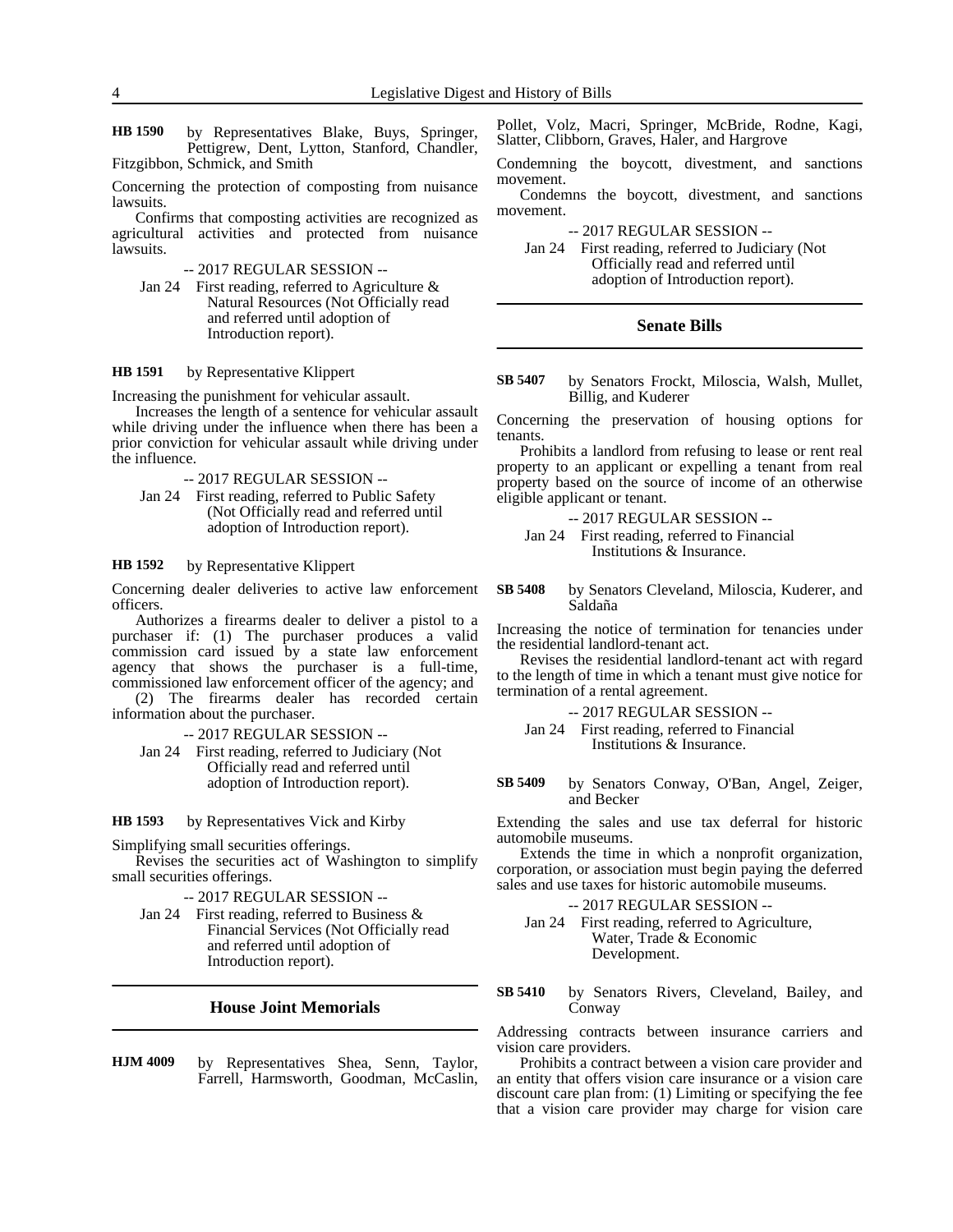services or materials that are not reimbursed by the vision care insurance or discount care plan;

(2) Requiring a vision care provider to participate in one vision care insurance plan or discount care program as a condition for participating in another insurance plan;

(3) Changing terms, contractual discounts, or reimbursement rates, under vision care insurance or a discount card, without a signed acknowledgment that the provider agrees to the changes; and

(4) Restricting or limiting a provider's choice of suppliers of materials.

-- 2017 REGULAR SESSION --

Jan 24 First reading, referred to Health Care.

by Senators Cleveland, Rivers, Warnick, and Conway **SB 5411**

Concerning eye care.

Establishes the consumer protection in eye care act.

Protects consumers from improper or unsupervised use of technology for purposes of obtaining a prescription for corrective lenses or obtaining any other diagnosis or assistance.

-- 2017 REGULAR SESSION --

Jan 24 First reading, referred to Health Care.

by Senators Takko, Zeiger, Warnick, and Miloscia **SB 5412**

Concerning the state building code council.

Requires the state building code council to: (1) Adopt a revised process for the review of proposed statewide amendments and proposed or enacted local amendments to the codes enumerated in RCW 19.27.031;

(2) Create a procedure for the approval of any material, product, equipment, method of construction, design, or system that has been certified pursuant to the international organization for standardization/international electrotechnical commission standard number 17065; and

(3) In consultation with the office of the chief information officer, assess the costs and benefits of the potential acquisition and implementation of open public access information technologies to enhance the council's code adoption process.

Changes the composition of the state building code council.

Requires the department of enterprise services to employ permanent and temporary staff and contract for services for the state building code council.

Creates the legislative task force on the state building code council's administration and operations.

Requires the task force to review and provide recommendations on certain issues with regard to the state building code council, the state building code, and the department of enterprise services.

-- 2017 REGULAR SESSION -- Jan 24 First reading, referred to Local Government.

by Senators Cleveland and Bailey; by request of Washington State Medical Commission **SB 5413**

Concerning physician limited licenses.

Addresses the medical quality assurance commission's issuance of limited licenses for physicians.

-- 2017 REGULAR SESSION --

Jan 24 First reading, referred to Health Care.

by Senators Fortunato, Rivers, Miloscia, and Zeiger **SB 5414**

Concerning public transportation services for elderly persons and persons with disabilities.

Requires certain counties, cities, and transportation authorities to provide transportation services, such as paratransit or dial-a-ride, throughout its entire service area to a person: (1) Who is over seventy years old;

(2) With disabilities; or

(3) With a developmental disability.

-- 2017 REGULAR SESSION --

Jan 24 First reading, referred to Transportation.

by Senator Chase **SB 5415**

Creating a tax on plastic shopping bags.

Imposes a two-cent tax on each plastic bag supplied by a seller to a buyer at retail sale.

-- 2017 REGULAR SESSION --

Jan 24 First reading, referred to Energy, Environment & Telecommunications.

by Senator Chase **SB 5416**

Repealing the tax exemption on intangible property to provide funding for essential government services.

Provides funding for essential government services by repealing the tax exemption on intangible property.

-- 2017 REGULAR SESSION --

Jan 24 First reading, referred to Ways & Means.

#### by Senator Chase **SB 5417**

Requiring the state to compensate associated student body program food or beverage sales revenue losses.

Requires the state to compensate the associated student body program fund for revenue losses from a student body program's food or beverage sales in schools.

-- 2017 REGULAR SESSION --

Jan 24 First reading, referred to Early Learning & K-12 Education.

#### by Senator Chase **SB 5418**

Enacting recommendations of the sunshine committee.

Addresses the recommendations of the sunshine committee with regard to the public records act.

-- 2017 REGULAR SESSION --

Jan 24 First reading, referred to State Government.

#### by Senator Chase **SB 5419**

Concerning paint stewardship.

Creates an architectural paint recovery program that will be enforced by the department of ecology.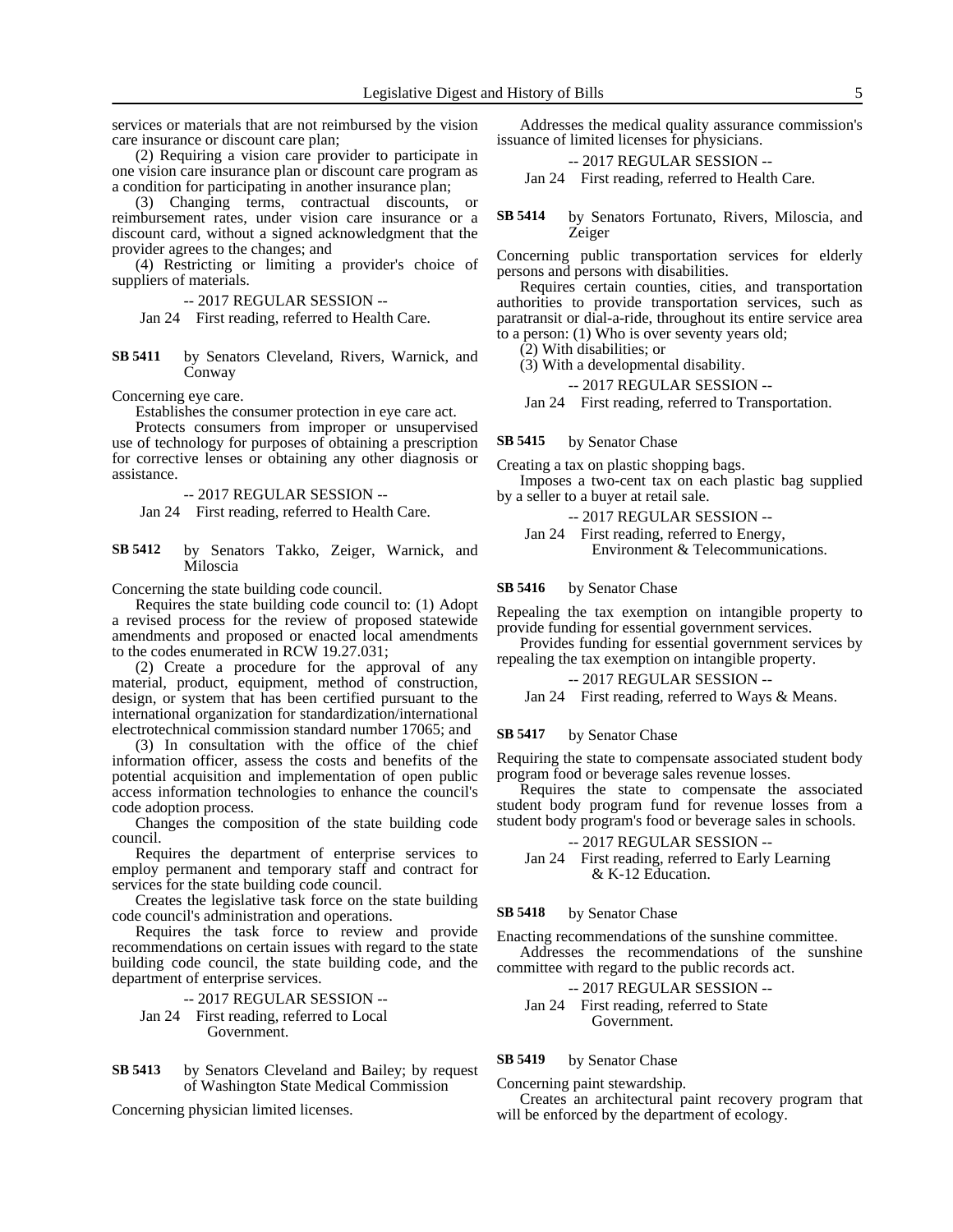Requires all producers of architectural paint selling in or into the state to participate in an approved state paint stewardship plan.

Prohibits a producer or paint retailer from selling architectural paint in the state unless the producer or brand of architectural paint is participating in an approved stewardship plan.

Exempts from disclosure under the public records act, records filed with the department of ecology under this act that a court has determined are confidential valuable commercial information.

Creates the paint product stewardship account.

-- 2017 REGULAR SESSION --

Jan 24 First reading, referred to Energy, Environment & Telecommunications.

#### by Senator Chase **SB 5420**

Encouraging educating students on the content and importance of the Universal Declaration of Human Rights.

Encourages school districts to implement a program at least once a year that educates students on the content and importance of the Universal Declaration of Human Rights.

```
-- 2017 REGULAR SESSION --
Jan 24 First reading, referred to Early Learning 
         & K-12 Education.
```
by Senators Chase and Hasegawa **SB 5421**

Reducing greenhouse gas emissions.

Requires the state to limit emissions of greenhouse gases to reduce, by 2025, overall emissions of greenhouse gases in the state to twenty percent below 1990 levels.

-- 2017 REGULAR SESSION -- Jan 24 First reading, referred to Energy,

Environment & Telecommunications.

#### by Senator Chase **SB 5422**

Protecting salmon and steelhead spawning beds.

Requires the department of fish and wildlife to: (1) Prohibit activities that harm or disturb spawning beds of salmon, steelhead, and other fish on rivers and streams where spawning activities occur; and

(2) Work cooperatively with tribal comanagers for fish resources to implement and enforce the requirements above.

-- 2017 REGULAR SESSION -- Jan 24 First reading, referred to Natural Resources & Parks.

#### by Senator Chase **SB 5423**

Addressing workplace bullying by making it an unfair practice to subject an employee to an abusive work environment.

Revises the state civil rights act to provide: (1) Legal recourse for employees who have been harmed by being deliberately subjected to abusive work environments; and

(2) Legal incentives for employers to prevent and respond to mistreatment of employees at work.

-- 2017 REGULAR SESSION --

Jan 24 First reading, referred to Commerce, Labor & Sports.

#### by Senator Chase **SB 5424**

Creating the unlawful dog tethering act.

Establishes the unlawful dog tethering act of 2017.

Prohibits, unless certain conditions are met, restraining a domestic dog for more than ten hours in a twelve-hour period, or more than fourteen hours in a twenty-four hour period, using a tether, chain, tie, trolley, or pulley system.

-- 2017 REGULAR SESSION --

Jan 24 First reading, referred to Law & Justice.

by Senators Carlyle, Rolfes, McCoy, and Chase; by request of Department of Ecology **SB 5425**

Strengthening funding for oil spill programs in Washington by increasing revenue to the oil spill prevention account.

Increases revenue to the oil spill prevention account to strengthen funding for oil spill programs in the state.

-- 2017 REGULAR SESSION --

Jan 24 First reading, referred to Energy, Environment & Telecommunications.

#### by Senator Warnick **SB 5426**

Increasing the number of tasting rooms allowed under a domestic winery license.

Changes the number of tasting rooms allowed, from two to four, for a domestic winery license.

-- 2017 REGULAR SESSION --

Jan 24 First reading, referred to Commerce, Labor & Sports.

#### by Senator Warnick **SB 5427**

Providing small winery tax relief.

Provides a tax exemption on a domestic winery's sales of the first twenty thousand gallons of wine in a calendar year, except any amount of the tax that may be designated for disbursement to the Washington wine commission.

-- 2017 REGULAR SESSION --

Jan 24 First reading, referred to Agriculture, Water, Trade & Economic Development.

by Senators Padden and Rossi **SB 5428**

Addressing the costs of litigation for condominium associations.

Revises the condominium act regarding costs of litigation for condominium associations.

-- 2017 REGULAR SESSION --

Jan 24 First reading, referred to Law & Justice.

#### by Senator Pearson **SB 5429**

Reducing the number of violent interactions between law enforcement officers and members of the public.

Requires the criminal justice training commission to: (1) Review, update, and provide basic and in-service training for peace officers and corrections officers;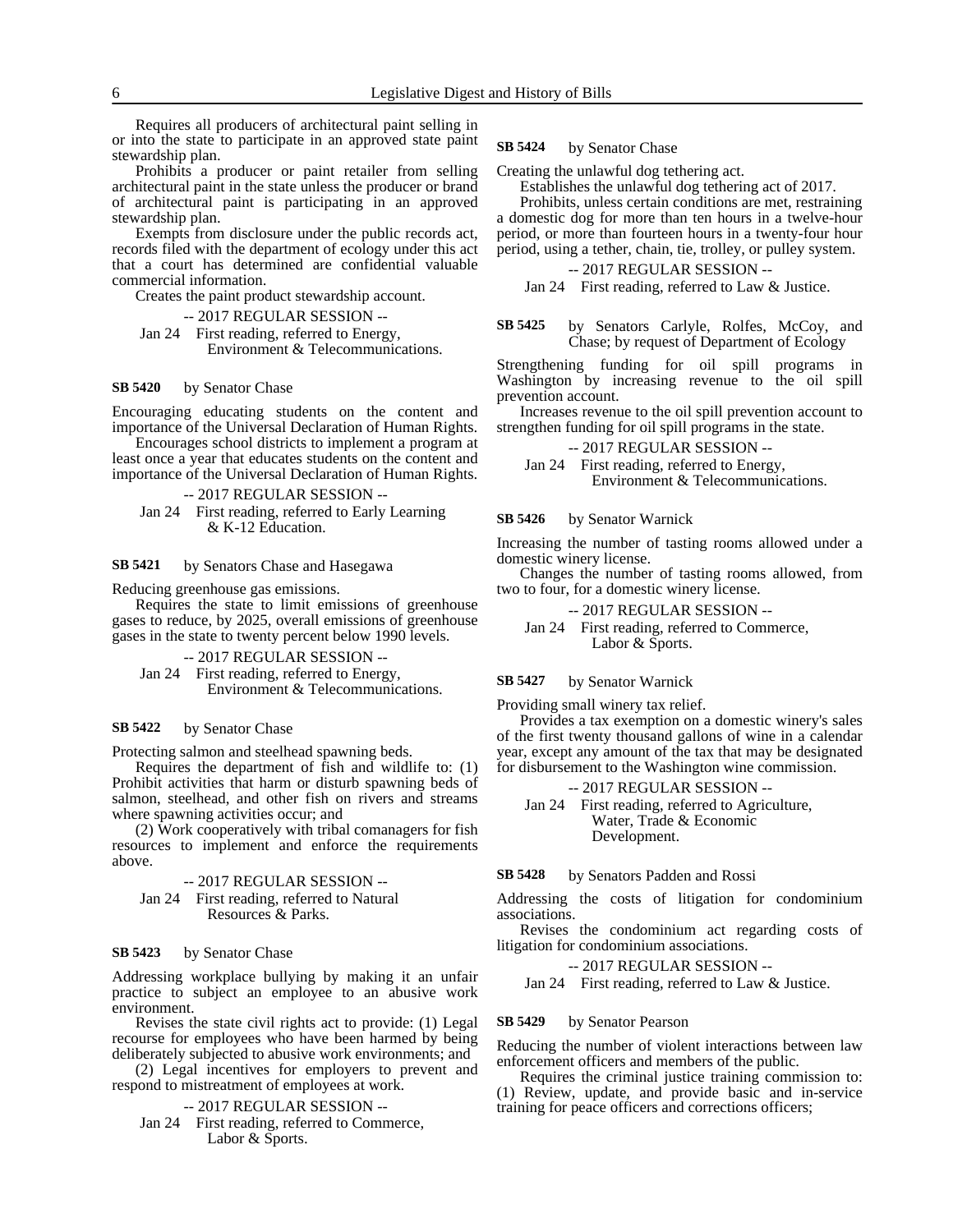(2) Incorporate a training component that requires cadets to meet with local minority advisory boards in each jurisdiction; and

(3) Pair cadets with seasoned veteran officers to patrol minority communities in order to observe how that officer interacts with members of the community.

Requires the Washington association of sheriffs and police chiefs to establish minority advisory boards comprised of communities of color in each jurisdiction whose officers are trained by the criminal justice training commission.

-- 2017 REGULAR SESSION --

Jan 24 First reading, referred to Law & Justice.

#### by Senator Pearson **SB 5430**

Concerning notice to a victim when a registered out-ofstate sex offender moves to Washington.

Requires the agency to notify a victim of a sex offender or a kidnapping offender if the offender is a new resident of this state, a temporary resident of this state, or a returning resident of this state.

-- 2017 REGULAR SESSION --

Jan 24 First reading, referred to Law & Justice.

by Senators Warnick, Chase, Takko, Brown, Hawkins, Liias, Schoesler, and Honeyford **SB 5431**

Concerning the protection of composting from nuisance lawsuits.

Confirms that composting activities are recognized as agricultural activities and protected from nuisance lawsuits.

-- 2017 REGULAR SESSION --

Jan 24 First reading, referred to Agriculture, Water, Trade & Economic Development.

#### by Senators Rolfes and Rivers **SB 5432**

Concerning the funding allocation for special education programs for students with disabilities.

Revises the formula for the excess cost allocation to school districts for special education programs for students with disabilities.

-- 2017 REGULAR SESSION --

- Jan 24 First reading, referred to Early Learning & K-12 Education.
- by Senators Miloscia, Angel, Sheldon, and Padden **SB 5433**

Concerning informed decision making for death with dignity decisions.

Revises the state death with dignity act to require an attending physician to inform the patient of feasible alternatives, including the treatment for the purpose of cure and the treatment for the purpose of extending the patient's life, to ensure that the patient is making an informed decision.

-- 2017 REGULAR SESSION --

Jan 24 First reading, referred to Law & Justice.

#### by Senators Rivers and Cleveland **SB 5434**

Concerning the addition of services for long-term placement of mental health patients in community hospitals that voluntarily contract and are certified by the department of social and health services.

Revises the community mental health services act with regard to the insufficient capacity at eastern and western state hospitals to meet current and growing demand for services and patients.

Requires the department of social and health services and the entities identified in RCW 71.24.310 and 71.24.380 (sections 2 and 3 of this act) to: (1) Work with willing community hospitals to assess their capacity to become certified to provide long-term mental health placements and to meet the requirements of the community mental health services act; and

(2) Enter into contracts and payment arrangements with the hospitals choosing to provide long-term mental health placements.

-- 2017 REGULAR SESSION --

Jan 24 First reading, referred to Human Services, Mental Health & Housing.

by Senators Rivers and Cleveland **SB 5435**

Specifying to whom information and records related to mental health services may be disclosed for the purposes of care coordination and treatment.

Authorizes information and records related to mental health services, other than those obtained through treatment under chapter 71.34 RCW (mental health services for minors), to be disclosed to a person who requires information and records related to mental health services to assure coordinated care and treatment of a patient.

-- 2017 REGULAR SESSION --

Jan 24 First reading, referred to Human Services, Mental Health & Housing.

#### by Senators Becker and Cleveland **SB 5436**

Expanding patient access to health services through telemedicine by further defining where a patient may receive the service.

Provides that an originating site for a telemedicine health care service includes any location determined by the individual receiving the service.

-- 2017 REGULAR SESSION --

Jan 24 First reading, referred to Health Care.

by Senators Chase and Honeyford; by request of Department of Agriculture **SB 5437**

Concerning the weighmaster program.

Revises provisions relating to weighmasters.

-- 2017 REGULAR SESSION --

- Jan 24 First reading, referred to Agriculture, Water, Trade & Economic Development.
- by Senators Braun, Angel, Bailey, Rivers, Becker, O'Ban, Schoesler, Brown, Warnick, **SB 5438**